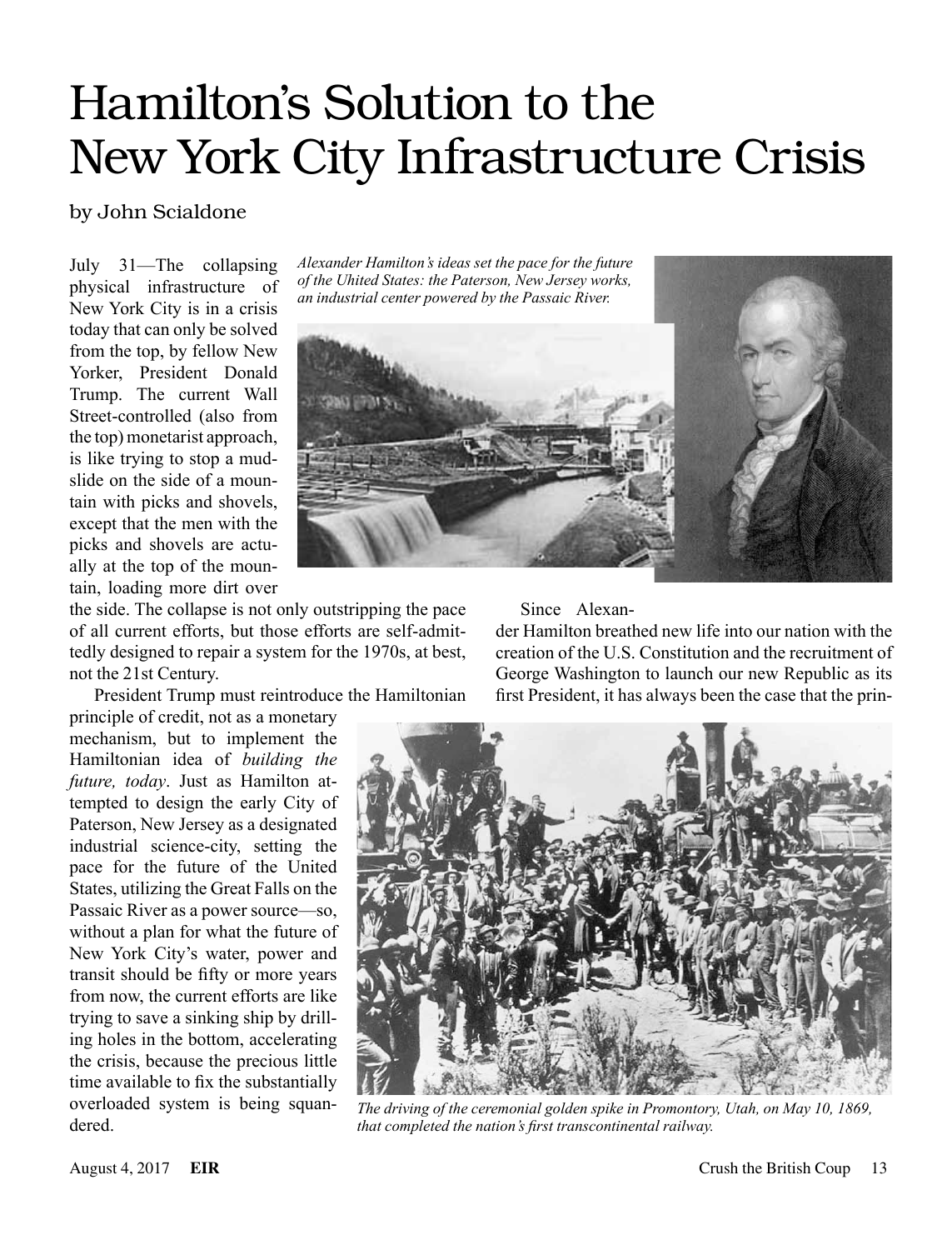ciple of *Revolutionary Progress* for the Common Good has been the fundamental guiding principle of our nation. Indeed, Hamilton was bringing the nation back to what had already been our guiding principle since the first settlements on these western Atlantic shores.

Under the Winthrops, in the first decades of the Massachusetts Bay Colony, the first integrated iron works in history, constructed on the Saugus River, was already outproducing the best iron works of Europe. As Governor of New York State, Dewitt Clinton's Erie Canal project transformed New York City and the nation as a whole, by connecting the Eastern Seaboard to the Midwest. (As Mayor earlier, Clinton should have renamed the city Hamilton, after Hamilton was killed by British agent Aaron Burr.)

John Quincy Adams' foresight de-

fined the United States as a continental nation—presaged by George Washington's naming his army the Continental Army—launching the rapid general expansion of road, canal and early railroad construction. Abraham Lincoln's transcontinental railroad unified the nation from east to west, even while the Civil War raged on, all the while introducing countless "Inventions and Discoveries" into the life of the nation. President Grant spread these blessings of liberty throughout the world. William McKinley—the last of the Lincoln Republicans—attempted to extend these blessings throughout the Americas. Indeed, McKinley was assassinated at the Pan-American Exposition in Buffalo, N.Y., where he was putting forward a plan for linking North, Central and South America by rail.

Franklin D. Roosevelt's Tennessee Valley Authority, Rural Electrification Program, and overall the greatest infrastructure program in history (prior to today's Belt and Road Initiative), were carried out on the back of the Wall Street/City of London induced bankruptcy of the United States. He accomplished this in the context of three Hamiltonian economic revolutions: the New Deal, the World War II mobilization, and the 1944 Bretton Woods fixed exchange-rate monetary system for his projected anti-colonial "reconstruction and development" of the post-war world.



*Norris Dam in Tennessee, one of the Tennessee Valley Authority projects.*

Eisenhower launched his Atoms for Peace program for the peaceful use of nuclear power for the development of the world; his Inter-State Highway System further integrated the nation, and his setting up of the early space program set the stage for later accomplishments. John F. Kennedy's Apollo Program took the United States and the world into space. As the plaque on the Apollo 11 lander stated, "We came in peace, for all mankind." His second administration would likely have launched the greatest water management project in history, the North American Water and Power Alliance, NAWAPA. Since his assassination by the British oligarchy and its minions within the U.S. security and intelligence establishment, our nation has gone adrift once again.

During the last fifty years, the single intervention that represented a return to Hamiltonian principles occurred when Lyndon LaRouche was brought into the picture by Ronald Reagan, with LaRouche's revolutionary approach to solving the second missile crisis, the Euro-missile crisis. This led directly to the announcing of President Reagan's Strategic Defense Initiative (SDI) program, wherein he asked the Soviet Union to join us, in asking "these great scientists who brought us weapons of mass destruction, to turn their talents now to the cause of Peace."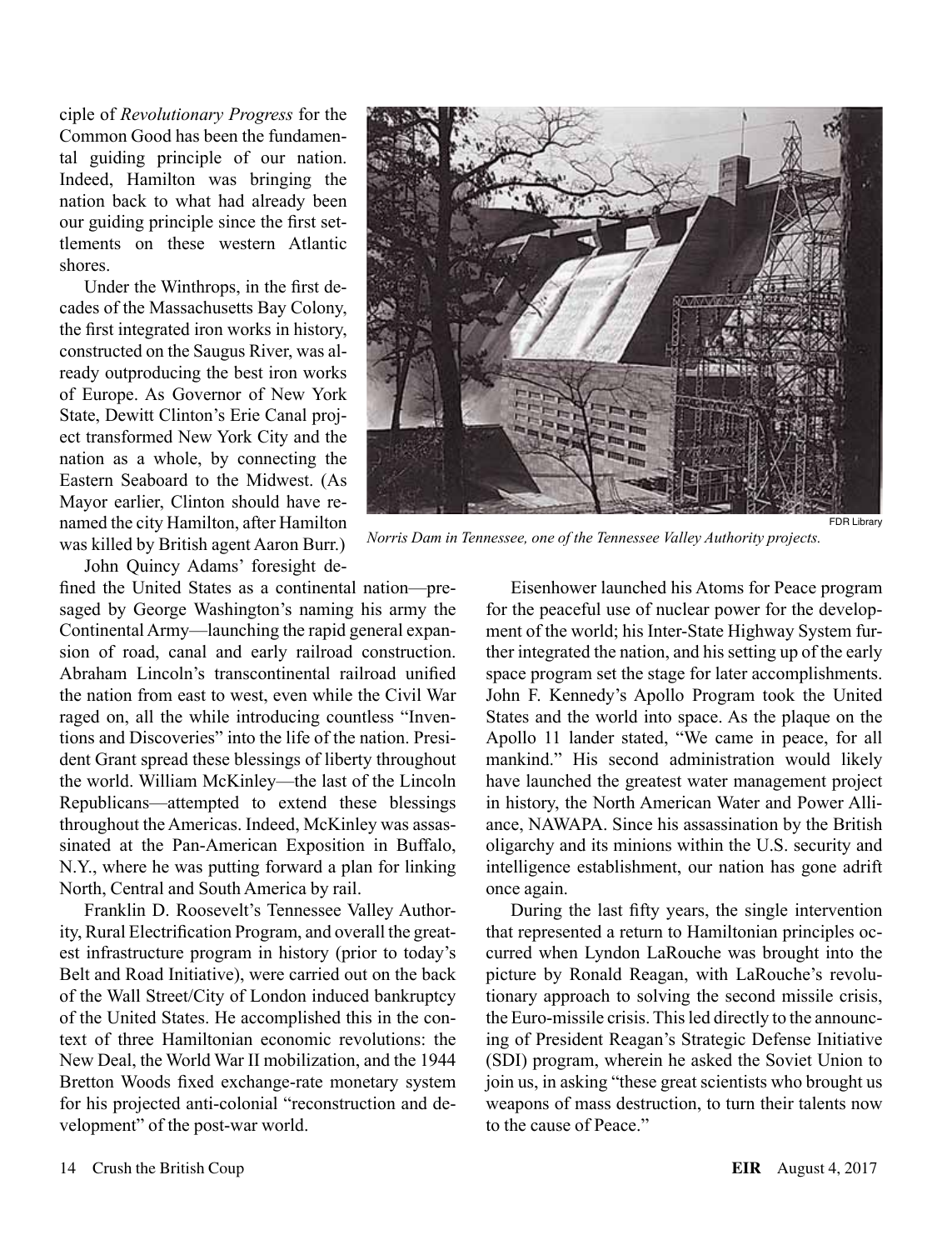# **Thinking Too Small**

So, where do we stand with respect to the current infrastructure crisis in New York? The foregoing review should already indicate what needs to be done. But two meetings that took place in the past week on the transit crisis, back to back, in Manhattan, indicate that we are instead headed for disaster. The first meeting was called by Rep. Adriano Espaillat (NY-13) in Harlem, not to present any proposals or solutions, but as an invitation to all parties involved to "come together and talk." The second meeting was the regular monthly board meeting of the Metropolitan Tranportation Authority (MTA), which had just released its plan for dealing with the transit crisis the day before.

Both of these meetings demonstrated an utter bankruptcy of ideas on the part of government leaders, as well as both a lack of vision and complete subservience to the monetarist outlook of Wall Street. Finger-pointing, useless rhetoric, and half-baked proposals were on full display.

At Congressman Espaillat's "Community Discussion on NYC Transit" on July 22, there were speakers present from the city, state and federal governments as well as several community advocacy groups, but no one from the MTA accepted the invitation to speak. Although there were Transit Workers Union (TWU) members in the audience, no one from the TWU was on the speakers list. All questions were written down and read aloud—no one was allowed to speak from the floor. Indeed, the sound system was turned up to deafening rock-concert levels throughout the hearing, making any other voice impossible to hear in any case.

Throughout the meeting, Congressman Espaillat repeatedly returned to a central theme, that there is "no use asking for more monies until there was a plan of action, and no one knows better what needs to be done than the straphangers themselves." At one point he referenced that Scott Stringer, the Comptroller, had done a survey of 1,200 NYC riders that would help provide answers. Later in the meeting, he appealed to the audience, asking them whether they would prefer a total shutdown of the lines serving the Bronx and northern Manhattan, the deepest lines in the city, for repair, as is being done with the "L" line to Brooklyn, or would they prefer "the weekend repair kind of thing?" In other words, the transit ridership was allowed to voice their opinions concerning which method of suffering they would prefer.

Similarly, most of the discussion of "Who will pay

for this?" was reduced to a variety of proposals for higher taxes and tolls, that is, more looting of the population. Espaillat proposed an \$8 congestion pricing for vehicles below 60th Street, proclaiming, "If people can afford to pay \$40 for parking to bring their cars downtown, then they can put up \$8." City Councilman Ydonis Rodriguez, chair of the NYC Transportation Committee, called for reinstating the Commuter Tax, which was repealed by Gov. Pataki in 1999, saying, "We have to put tolls into midtown." City Comptroller Scott Stringer stated, "We need a new Bond Act to finance the MTA." Assemblywoman Carmen De La Rosa, from the Governor's Transportation Committee, called for a 2% annual personal income mobility tax. The urgent need for a Lincoln/FDR-style national credit mobilization to completely rebuild the system for the 21st Century was not raised by any of the speakers.

The one subject area of the meeting in which truth made an appearance was in the depictions, given by several of the speakers, of the monumental break-down of the transit system. This included the following:

Manhattan Borough President Gale Brewer cited a *Daily News* article by the head of the TWU, saying, if the signals don't work, nothing works. The portion of the maintenance budget which goes to signal repair has dropped from 20% to 14%.

Nick Sifuentes of the Riders' Alliance, indicated that the current schedule for replacing the ancient system of signals and switches goes out to the year 2045! He also indicated that there are still subway cars running that were built in 1964, and that, of 472 stations, only 117 are wheelchair-accessible.

Scott Stringer reported that in the last twelve months, there were 981 track fires and over 20 derailments. Only 23% of stations have elevators, but they are very unreliable. In upper Manhattan, the subways go down several stories, and for many are inaccessible without elevators—which frequently break down, sometimes trapping riders inside without air conditioning or lights. In the entire NYC subway system, there are only two (two!) track cleaners! One of them is broken, and the other barely works.

On the question of "Where does the Money Go?" several speakers raised the question of auditing the MTA, including Assemblywoman De La Rosa, who stated, "The money is there, but we don't know what's happening with it. We need a line-by-line audit of the MTA." Again, all of the thinking was contained within pre-defined barriers. What should have been demanded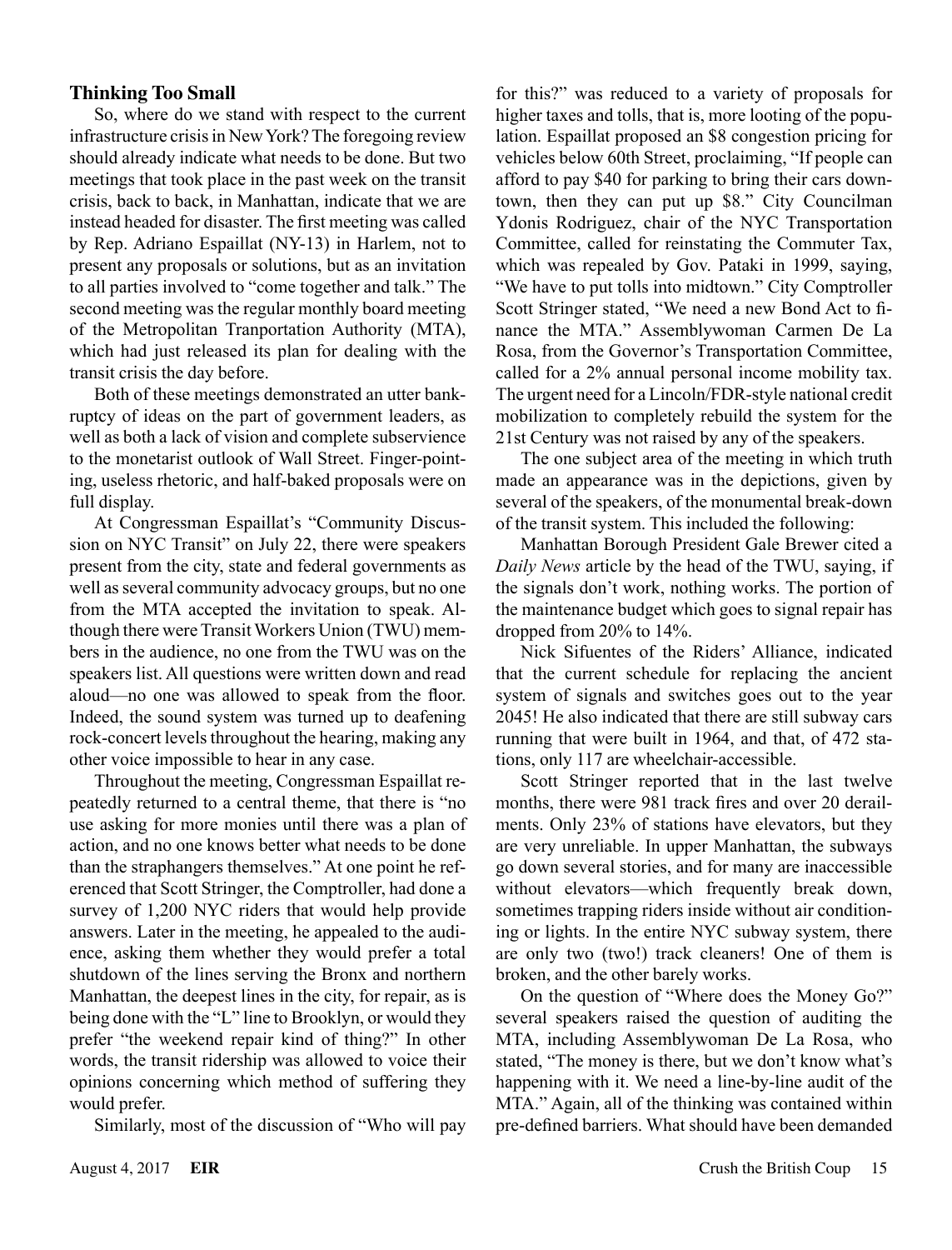

*Crowded 145th Street New York subway station, after a fire on the track blocked train traffic.*

is a full audit of all of the Wall Street financial institutions that have looted the city dry.

Despite the rhetoric of "listening to the straphangers," all discussion at the event was tightly controlled. Only written questions were allowed, many of the questions were read but left unanswered by the speakers, and if a question was answered, follow-up questions were prohibited. In other words, there was no dialogue.

Members of the LaRouche Political Action Committee submitted two questions. The first stated the necessity to reinstate Glass-Steagall at the federal level, to purge the financial system of useless and fraudulent debt as Franklin Roosevelt had done, to be able to generate large volumes of new credit for the levels of investment required to bring the economy to a higher platform of efficiency. The second asked how the income stream from tolls and fees would ever generate the required investment if dividend payments were guaranteed, while dedicated budgets for fixed capital maintenance and improvements were not. Both questions were read, but neither was answered.

## **The Problems versus the Solution**

A second meeting was held, on July 26, this sponsored by the MTA's Safety Committee and chaired by MTA Chairman Joe Lhota. This meeting largely consisted of horror stories about current conditions in the system.

The fruitlessness of this sort of "venting" was best

characterized in a lengthy "discussion" of why there are a greater number of injuries in Penn Station than Grand Central. Apparently, it all comes down to a matter of design: Grand Central is open and spacious, while Penn Station is known for its narrow corridors and confined platforms! (Does it take the workings of a "Safety Committee" to figure out this obvious and visible reality?) At Penn Station, one never knows which track the train you are looking for will use, until a few minutes before it arrives at the platform. Then it's a mad dash, because the arriving train usually leaves within three min-

utes, and riders must get to the proper platform—while people in the arriving train are using the same train doors, stairs and escalators to exit. The reason for the short lead time, is that the trains themselves must wait for a platform to open up before proceeding. All this is further complicated by recurring track problems and other factors such as crew changes.

Another issue raised was the hundreds of track fires which regularly interrupt train service. A "solution" was proposed to place portable vacuum cleaners at subway platforms! The absurdity of the discussion reached an apex when one participant denounced subway riders who eat on the trains and platforms, as "pigs, pigs! They don't belong there!"

During the subsequent question-and-answer session, Diane Sare, a member of the LaRouche PAC Policy Committee, began by stating that, "We face a disaster that will cost not only millions of dollars, but the loss of human lives. The problem is Wall Street, which has turned the MTA into a debt farm, charging usurious interest rates, which necessitate more and more borrowing. Public infrastructure does not need to generate a profit at the point of use. It raises the level of productivity of the entire workforce, and therefore should be paid for through public funds and taxes. I am certain that Wall Street is not paying its fair share. Everyone in this room should demand that Glass-Steagall be re-enacted immediately, and that the President of the United States return immediately to Alexander Hamilton's program of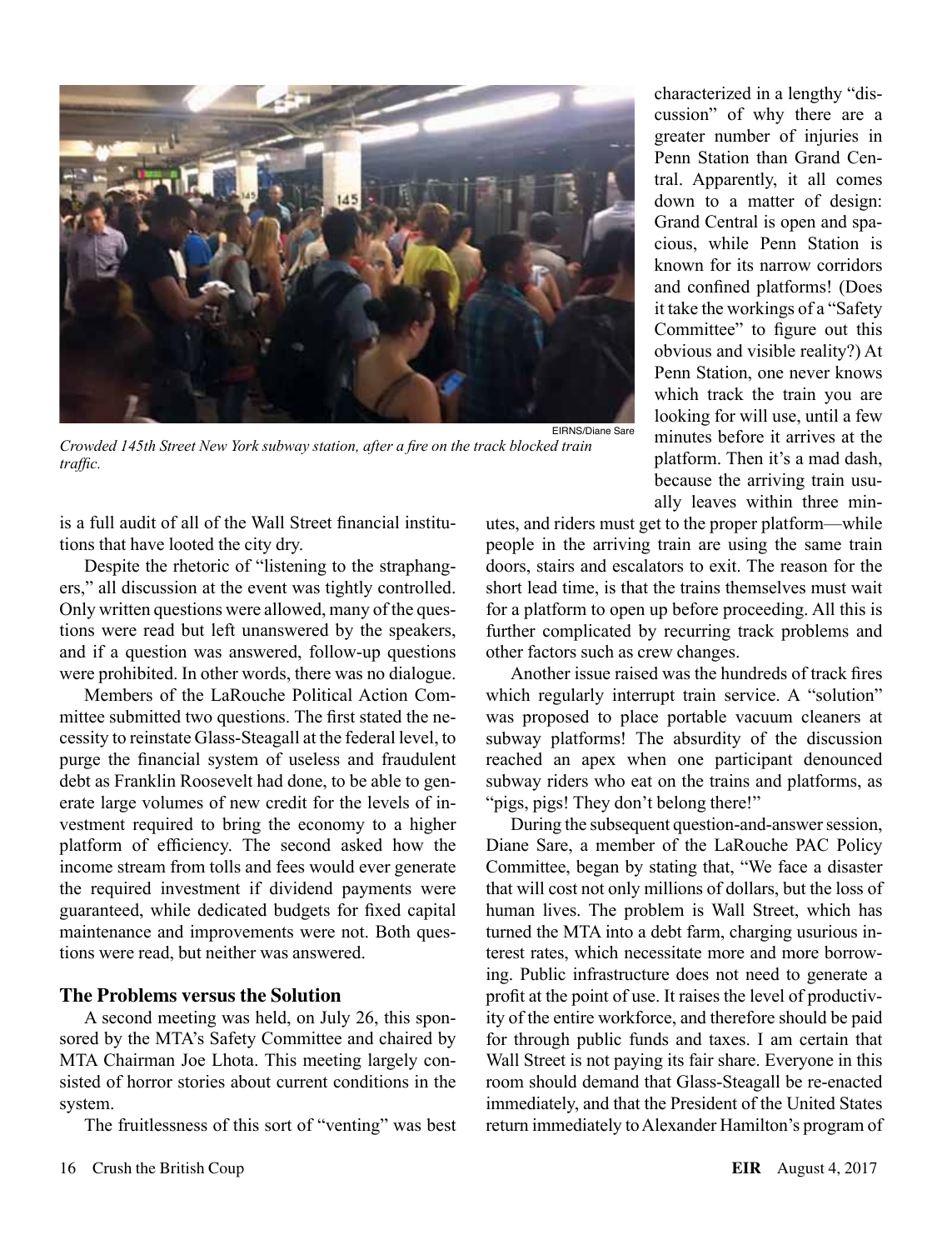

*A CRH2E high-speed train arriving at Beijing West Railway Station.*

a National Bank and Public Credit at 1% to 2% interest. Also, the Chinese Investment Corporation has just relocated from Toronto to Manhattan. It has already said that it wants to invest \$50 billion in American infrastructure. China has built twenty-two thousand kilometers of highspeed rail in less than ten years—the same amount of time in which we built the Second Avenue subway. With its help and American union workers, we could completely modernize the entire metropolitan transportation grid in a shorter time than imagined by anyone in this room today. We have to stop allowing Wall Street usury to dictate infrastructure policy."

This author also addressed the Board, saying, "I'm with Lyndon La-Rouche, a great economist who opposed the creation of the Municipal Assistance Corporation in the 1970s as a debt collection operation, instead of a solution to a problem at that time. And in the decades since Big MAC was created, and the MTA with it, the priority written into this thing has not been to maintain the system, but to service and collect the debt. Since the revenue coming in is never enough, what gets deferred is the maintenance,

the improvements, and the modernization; we're sitting there with a \$30 billion maintenance deficit that we're now proposing to fix, which has to be fixed. I understand there have to be short-term measures because of safety, etc.—but it is not future-oriented. There's nothing here that identifies how we're going to get past this. We have foreign investment possibilities, including from China, and from Japan.

President Trump has met with these governments; they want to invest, but how can they put money into a system where the funds are used for maintaining a debt structure? There's no dedicated capital budget.

It's a debt-farming operation. If it were changed, and we had a dedicated budget, there would be foreign investment, and there would be other investment. Maybe the system should be audited. Maybe there should be a moratorium on payment to bondholders until we see where the money's going and how it could be spent. My point is that we have to have a future-oriented system—not to repair a broken system, but to think about what we need twenty-five years from now, and fifty years from now. We should start building that now, in the context of solving the problem."

*A track-laying vehicle lays the last section of steel rail on the western ring of the high-speed rail loop line, in south China's Hainan Province, June 30, 2015.*

Later, Jessica White, a recently retired NYC public-

Xinhua